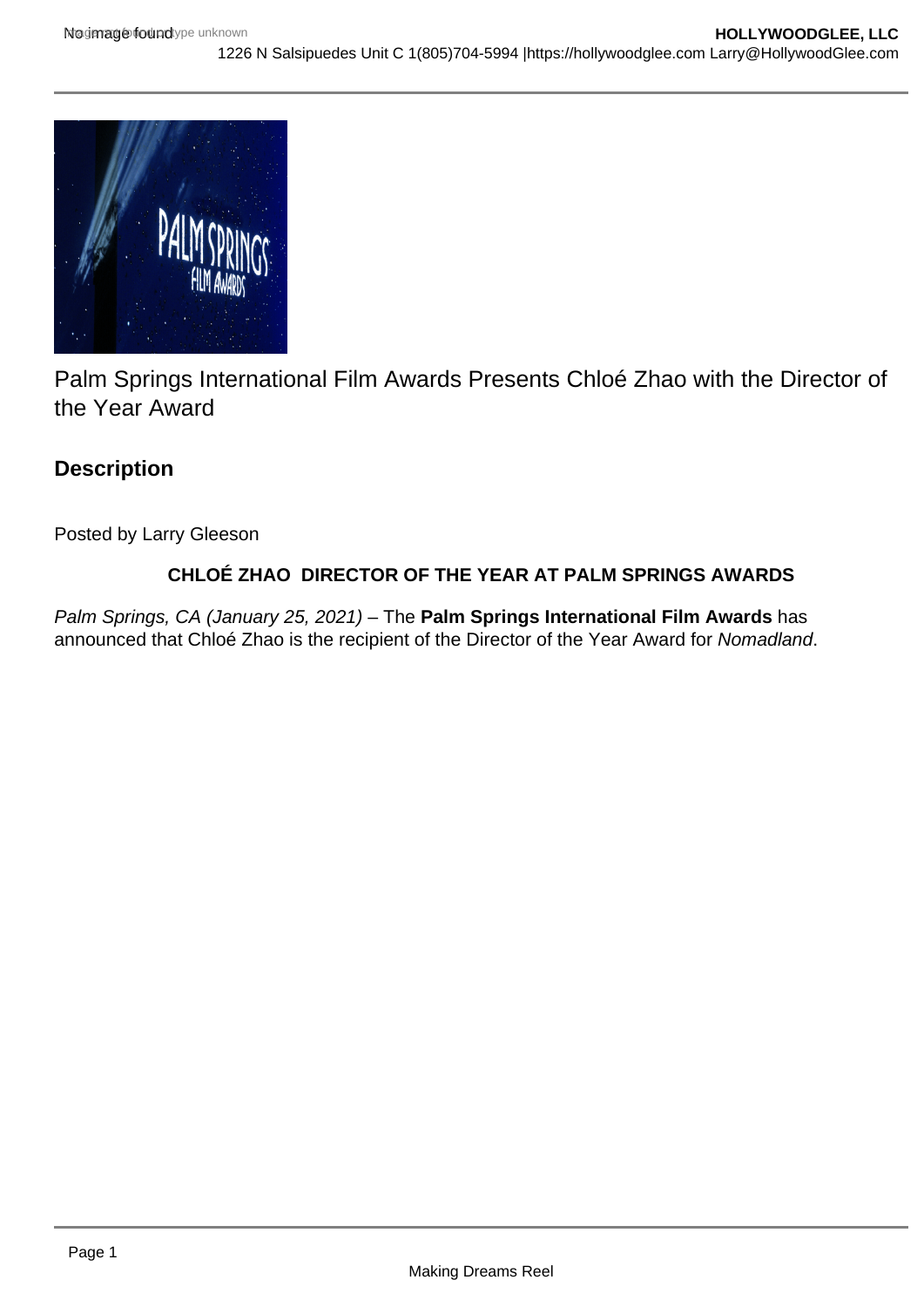PALM SPRINGS, CA - JANUARY 02: Palm Springs International Film Festival Chairman Harold Ma

"Director and screenwriter Chloé Zhao's Nomadland is a film that captures the triumph of the human spirit," said Festival Chairman Harold Matzner. "This extremely unique and well-done film captures the grand landscapes of the American West as it follows Fern, played by Frances McDormand, who hits the road in her camper van moving from one real encampment of present-day nomads to another. Nomadland is one of the most accomplished films of the year and we are delighted to honor our first female Director of the Year, Chloé Zhao!"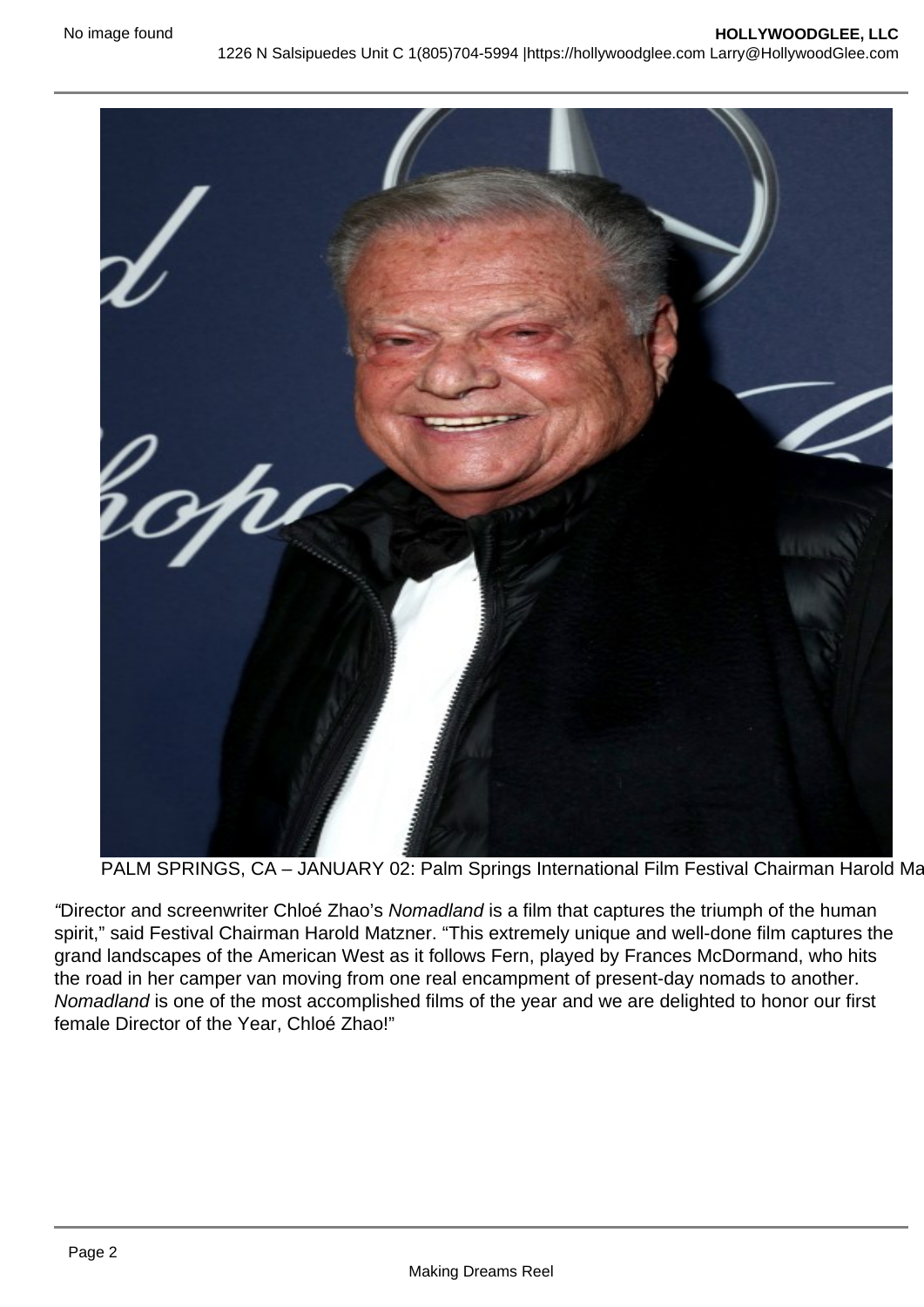#### Chloe Zhao

Zhao was born in Beijing, China, where she was raised and also in Brighton, England. After moving to the US, she studied Politics at Mt Holyoke College and Film Production at NYU. As a writer, director, and producer, her first feature Songs My Brothers Taught Me premiered at Sundance Film Festival in 2015 and her second feature The Rider premiered at Cannes Film Festival's Director's Fortnight in 2017 and won the Art Cinema Awards. Her next film is Eternals.

Past recipients of the Director of the Year Award include Alejandro G. Iñárritu (Babel, Birdman), Steve Mc Queen (12 Years a Slave), Alexander Payne (Sideways), Jason Reitman (Up in the Air), David O. Russell (The Fighter) and Quentin Tarantino (Once Upon a Time in Hollywood) who all went on to receive Best Director Academy Award nominations. Iñárritu received a Best Director Academy Award for Birdman.

Zhao joins this year's previously announced honoree Carey Mulligan (International Star Award) and Gary Oldman (Chairman's Award). The Festival and Film Awards Gala will not take place as an inperson event this year, but honoree selections will be announced to recognize this year's great performances and Entertainment Tonight will air a tribute to the honorees scheduled on February 11th and February 25th.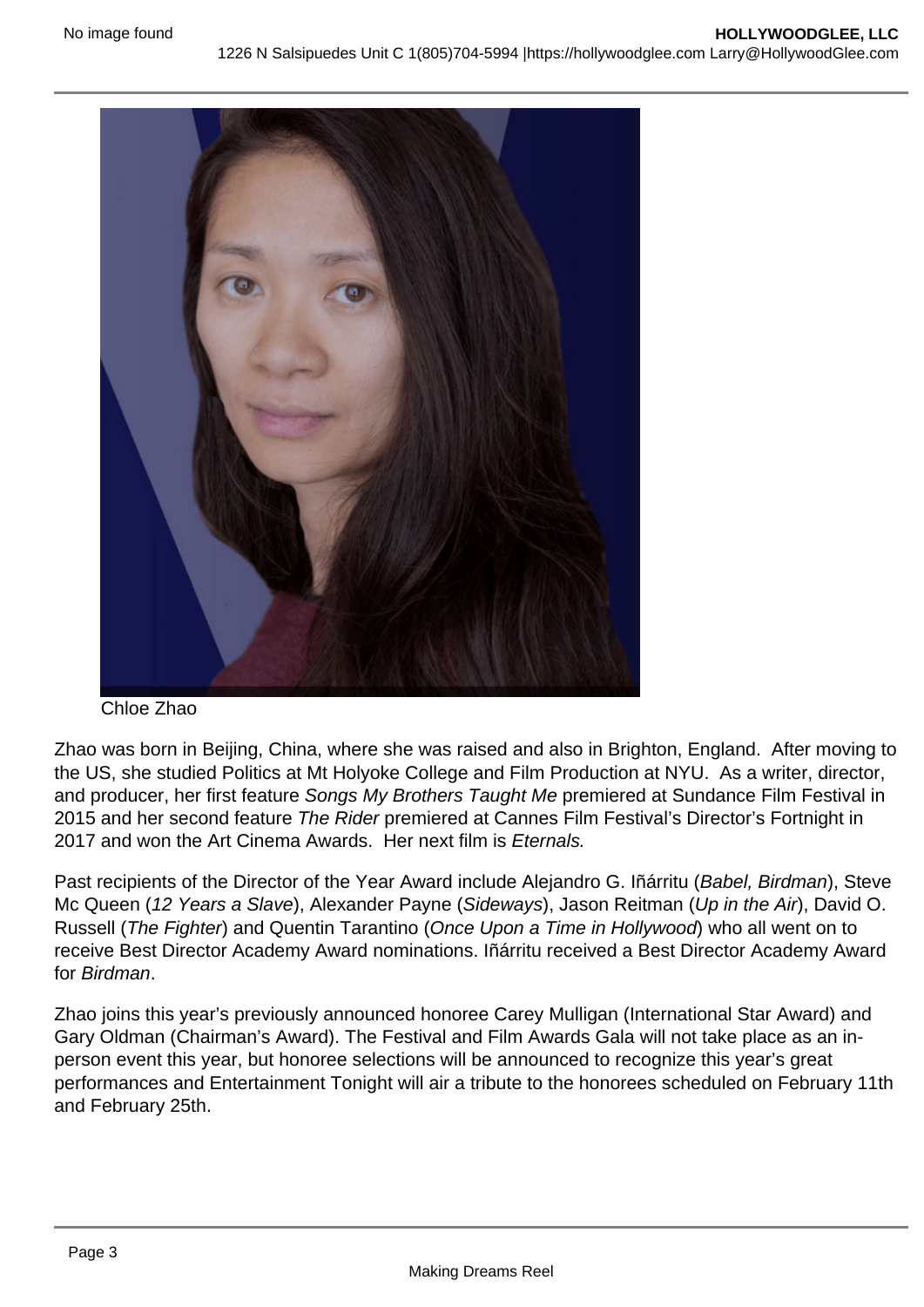Nomadland stars two-time Academy Award winner Frances McDormand (Fargo; Three Billboards Outside Ebbing, Missouri), Academy Award nominee David Strathairn (Good Night, and Good Luck), and real-life actors Swankie, Bob Wells and Linda May, all of whom appeared in Jessica Bruder's acclaimed book, which Zhao adapted to the screen. Nomadland centers on Fern (McDormand), who, following the economic collapse of a company town in rural Nevada, packs her van and sets off on the road exploring a life outside of conventional society as a modern-day nomad. The film was produced by McDormand (Olive Kitteridge), Peter Spears (Call Me by Your Name), Dan Janvey (Beasts of the Southern Wild), Mollye Asher (The Rider), and Zhao (The Rider). Zhao also edited the film, with Joshua James Richards (God's Own Country) serving as Director of Photography and Production Designer, and featuring the sound team of M. Wolf Snyder (The Rider), Sergio Diaz (Roma), and Zach Seivers (Assassins).

Nomadland, which won the Golden Lion for Best Film at this year's Venice International Film Festival and the People's Choice Audience Award at this year's Toronto International Film Festival, recently won Best Film from the Chicago Film Critics Association, the Boston Society of Film Critics, the Boston Online Film Critics Association, the Indiana Film Journalists Association, among others. Additionally, Zhao was named Best Director by the New York Film Critics Circle, the Los Angeles Film Critics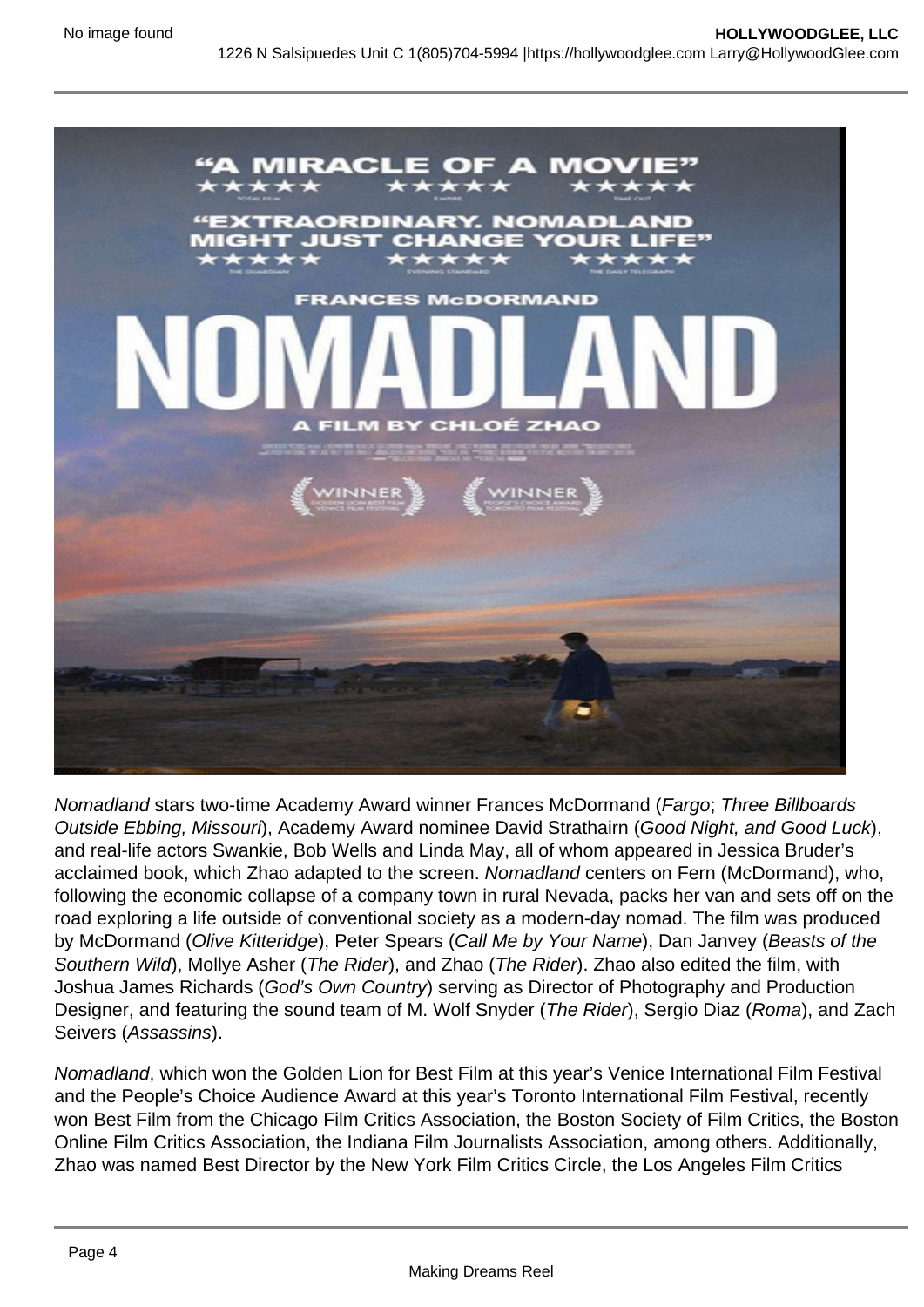Association, the Chicago Film Critics Association, the Boston Society of Film Critics, the Boston Online Film Critics Association, and the Indiana Film Journalists Association among others. Nomadland received 2 IFP Gotham Awards including Best Feature and the 2020 Audience Award, and won the coveted Golden Frog for Cinematography at the 2020 International Film Festival of the Art of Cinematography Camerimage. The National Society of Film Critics awarded the film Best Picture, Best Director, Best Actress and Best Cinematography.

Nomadland will open in select IMAX locations on January 29, 2021, and in theaters and on Hulu on February 19, 2021.

About The Palm Springs International Film Festival

The Palm Springs International Film Festival (PSIFF) is one of the largest film festivals in North America, welcoming 136,000 attendees last year for its lineup of new and celebrated international features and documentaries. The Festival is also known for its annual Film Awards Gala, a glamorous, black-tie event attended by 2,500, which is presented by American Express and sponsored by AT&T and Entertainment Tonight. The Film Awards Gala honors the year's best achievements in cinema in front of and behind the camera. The celebrated list of talents who have been honored in recent years includes Cate Blanchett, Mary J. Blige, Sandra Bullock, Mariah Carey, George Clooney, Daniel Day-Lewis, Leonardo DiCaprio, Clint Eastwood, Cynthia Erivo, Jamie Foxx, Gal Gadot, Tom Hanks, Samuel L. Jackson, Nicole Kidman, Regina King, Jennifer Lawrence, Rami Malek, Brad Pitt, Julia Roberts, Meryl Streep, Charlize Theron, Reese Witherspoon and more. Awards are provided by Chihuly and John Kennedy Studios. Both events are produced by the Palm Springs International Film Society, whose mission is to nurture and encourage new filmmaking talent, honoring the great masters of world cinema, and expanding audience horizons.

The Palm Springs International Film Festival and Film Awards Gala will return in 2022. Palm Springs ShortFest is still scheduled for June 22-28, 2021. The Film Society has continued to host year-round member screenings and events virtually until theatres are able to open.

(Source: Palm Springs News Release)